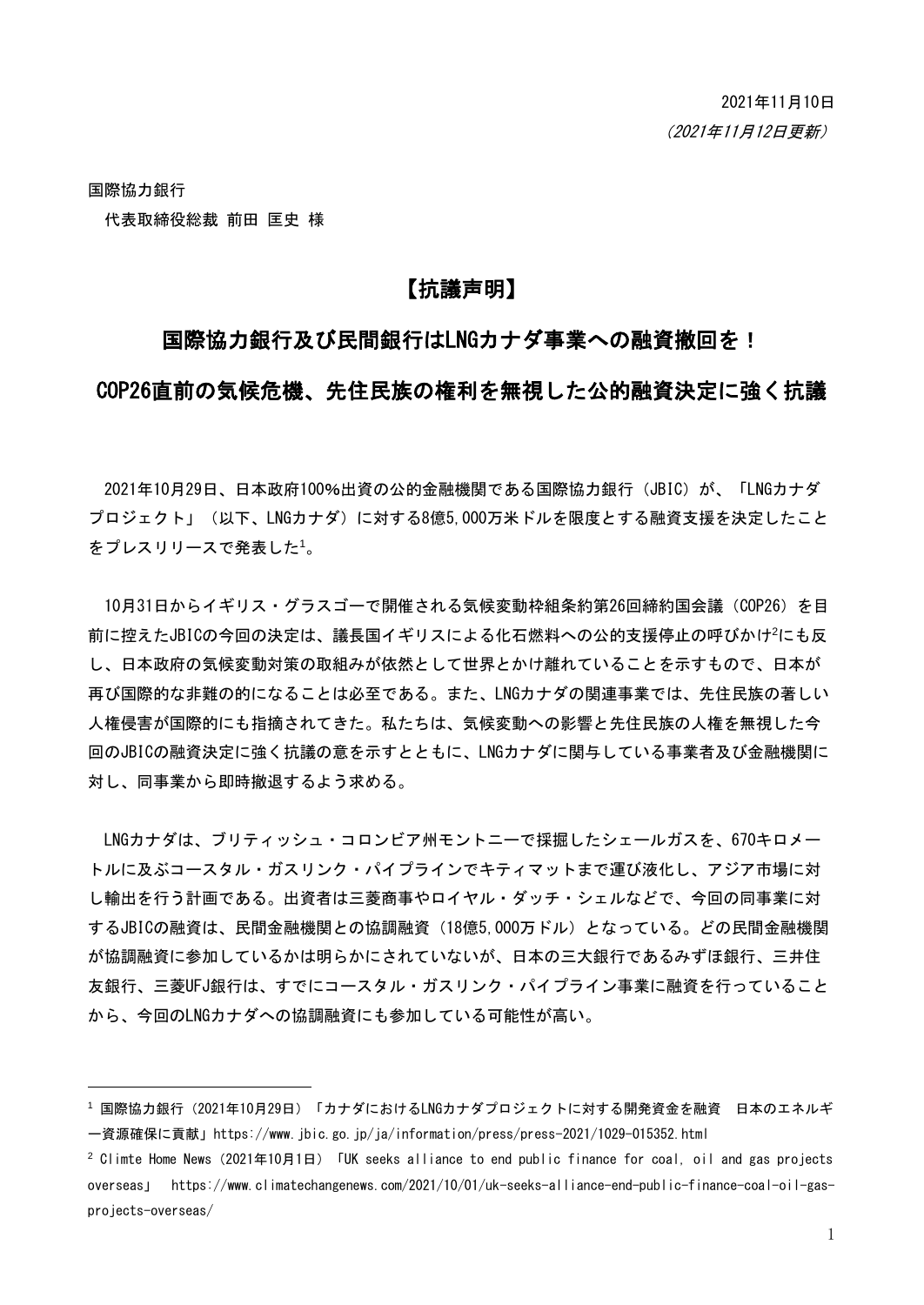気候変動に関する国際条約であるパリ協定は、地球の平均気温の上昇を1.5℃までに抑える努力目標 を掲げており、これを達成するためには2050年までに世界の温室効果ガスの排出を実質ゼロにする必 要がある。今年5月に発表された国際エネルギー機関(IEA)の報告書では、2050年までに温室効果ガ スの排出をゼロにするにはガス・石油を含む化石燃料への新規投資を即時に停止すべきだとしており <sup>3</sup>、化石燃料に対する公的融資を打ち切る必要性はこれまで以上に明らかである。また、LNGカナダは20 24年度中から40年の稼働が計画されており、計画通り進めば2050年を越えてLNG生産が行われることに なり、パリ協定に明らかに反する。

さらに、LNGカナダの不可分一体の事業であるコースタル・ガスリンク・パイプラインでは先住民族 に対する深刻な人権侵害が今まさに起きており、開発事業者であるコースタル・ガスリンク・パイプ ライン社は先住民族Wet'suwet'enの権利を一顧だにせず、パイプライン敷設を強行している。直接的 影響を受けるWet'suwet'enは、これまで一度も土地の権利を手放したことはなく、1997年にカナダ最 高裁判所は、これらの土地に関する利用権は先住民族に属しているとする判決を出している(Delgamu ukwケース) $4<sub>0</sub>$ 

国連人種差別撤廃委員会(Committee on the Elimination of Racial Discrimination)も、2019年 12月13日付けで、先住民族の「自由意思による、事前の、十分な情報に基づく同意(free, prior and informed consent)」(FPIC)が得られるまで、コースタル・ガスリンク・パイプライン事業、トラ ンス・マウンテン・パイプライン事業、サイトCダムの建設を即時停止するよう連邦政府に求める決議 を発表している<sup>5</sup>。つまり、国際的にもこのLNGカナダの関連事業でFPICが取得されていないことが指摘 されており、今回のJBICの融資決定は、先住民族のFPIC取得を要件としている『環境社会配慮確認の ための国際協力銀行ガイドライン』に明らかに違反している。

また、民間銀行が署名している赤道原則でも、先住民族のFPIC取得及び「プロジェクト所在国の先 住民族の権利と保護に係る当該国の法律、および当該国が国際法に則り履行する義務を負う法律遵 守」を求めており、今回の融資決定はこれに明確に反している。先日10月19日にも、Wet'suwet'enを はじめとする世界の100を超える団体が日本の三大銀行を含む金融機関に対し、コースタル・ガスリン ク・パイプライン事業及びLNGカナダ事業に対する融資から撤退するよう求める要請書を出したばかり だった<sup>6</sup>。

-

<sup>&</sup>lt;sup>3</sup> International Energy Agency(2021年5月18日)「Net Zero by 2050: a Roadmap for the Global Energy Sector」h ttps://www.iea.org/reports/net-zero-by-2050

<sup>4</sup> CBC News(2020年2月14日)「'We still have title': How a landmark B.C. court case set the stage for Wet'su wet'en protests」https://www.cbc.ca/news/canada/british-columbia/delgamuukw-court-ruling-significance-1.546 1763

 $^5$  Committee on the Elimination of Racial Discrimination (2019年12月13日) 「Prevention of racial discriminat ion, including early warning and urgent action preceedure」https://tbinternet.ohchr.org/Treaties/CERD/Share d%20Documents/CAN/INT\_CERD\_EWU\_CAN\_9026\_E.pdf?\_ga=2.171294304.1158930249.1618 324061-1016472279.1618324061

 $^6$  The Gidimt'en Checkpoint (2021年10月19日) 「Indigenous-led campaign, endorsed by 100+ groups, urges glob al investors and banks to divest from and stop financing Coastal GasLink and LNG Canada; Financing violates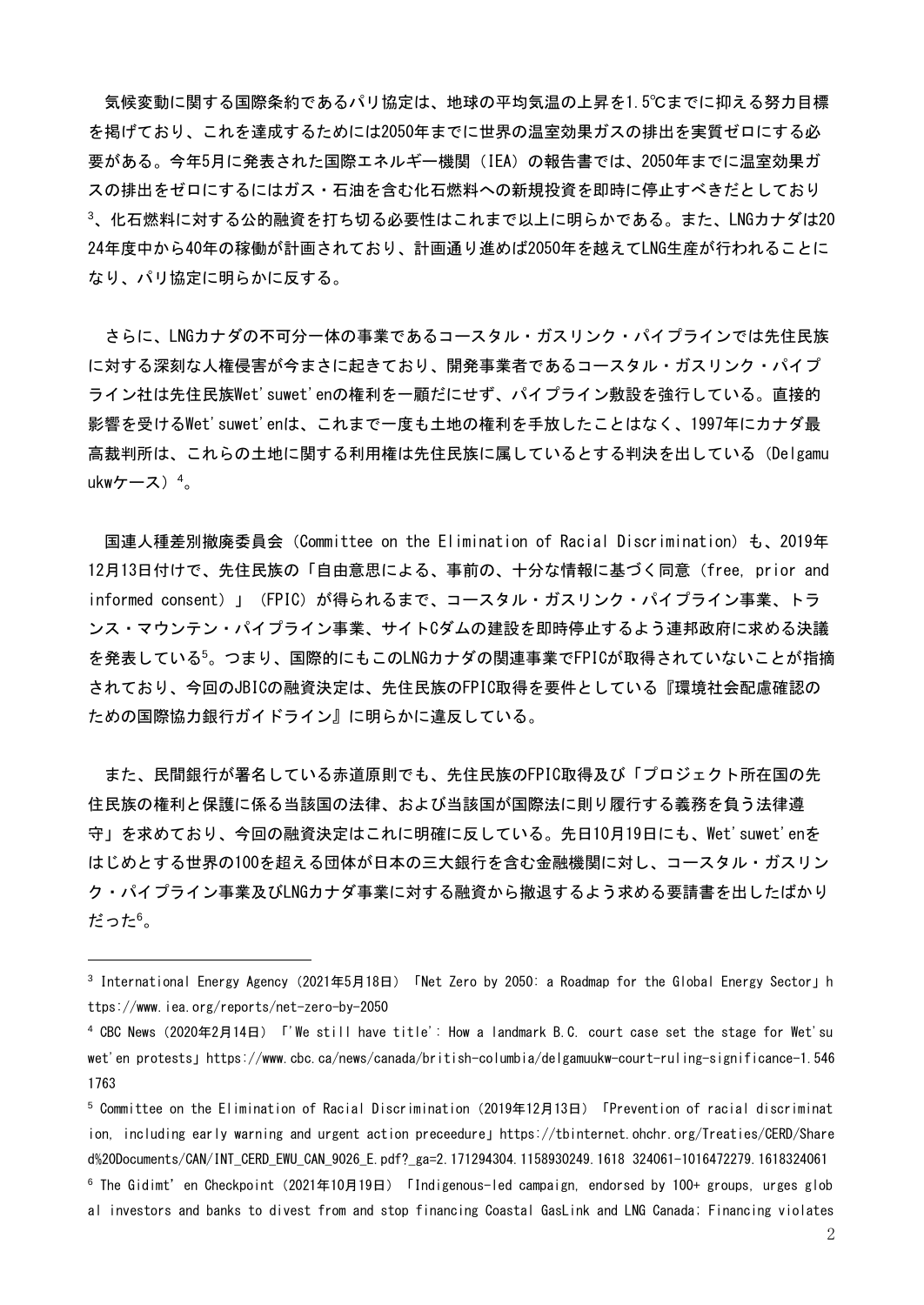私たちはLNGカナダへの融資を決定したJBIC及び民間金融機関に対し、改めて同事業への融資を即時撤 回するよう強く求めるとともに、事業者である三菱商事にも同事業からの撤退を強く求める。

#### (以下、30ヵ国93団体賛同) (11月12日更新:30ヶ国95団体賛同)

呼びかけ団体: 国際環境NGO FoE Japan 「環境·持続社会」研究センター (JACSES) 国際環境NGO 350.org Japan メコン・ウォッチ 気候ネットワーク

#### 賛同団体:

-

| Cas Yikh (Gidimt' en Clan, Wet'suwet'en Nation)                     | Wet'suwet'en Nation       |
|---------------------------------------------------------------------|---------------------------|
| Canadian Association of Physicians for the Environment              | British Columbia, Canada  |
| SOS territoire                                                      | Canada / British Columbia |
| Accompagnement Mieux-Etre                                           | Canada                    |
| <b>CADET</b>                                                        | Canada                    |
| Climate Strike Canada                                               | Canada                    |
| David Suzuki Foundation                                             | Canada                    |
| Democracy Watch                                                     | Canada                    |
| Eau secours                                                         | Canada                    |
| <b>Environnement Vert Plus</b>                                      | Canada                    |
| Festival des Technologies vertes de Montréal                        | Canada                    |
| <b>Fondation Rivières</b>                                           | Canada                    |
| Friends of the Earth Canada                                         | Canada                    |
| <b>Gulf Islands Front Lines</b>                                     | Canada                    |
| Les oubliés de l'autobus                                            | Canada                    |
| Mouvement Citoyen LittOralement Inacceptable (MCLI)                 | Canada                    |
| Mouvement d'éducation populaire et d'action communautaire du Québec | Canada                    |
| My Sea to Sky                                                       | Canada                    |
| Nature Québec                                                       | Canada                    |
| Prospérité sans Pétrole                                             | Canada                    |
| RAVEN (Respecting Aboriginal Values and Environmental Needs)        | Canada (QC)               |

racial justice commitments and reconciliation; Campaign builds on TMX campaign that saw 16 insurers drop th e project」https://static1.squarespace.com/static/5c51ebf73e2d0957ca117eb5/t/616e48f02d0094632c4c290a/16346 17585249/211005-+Divest+from+Coastal+GasLink+Press+Release++-Canada.pdf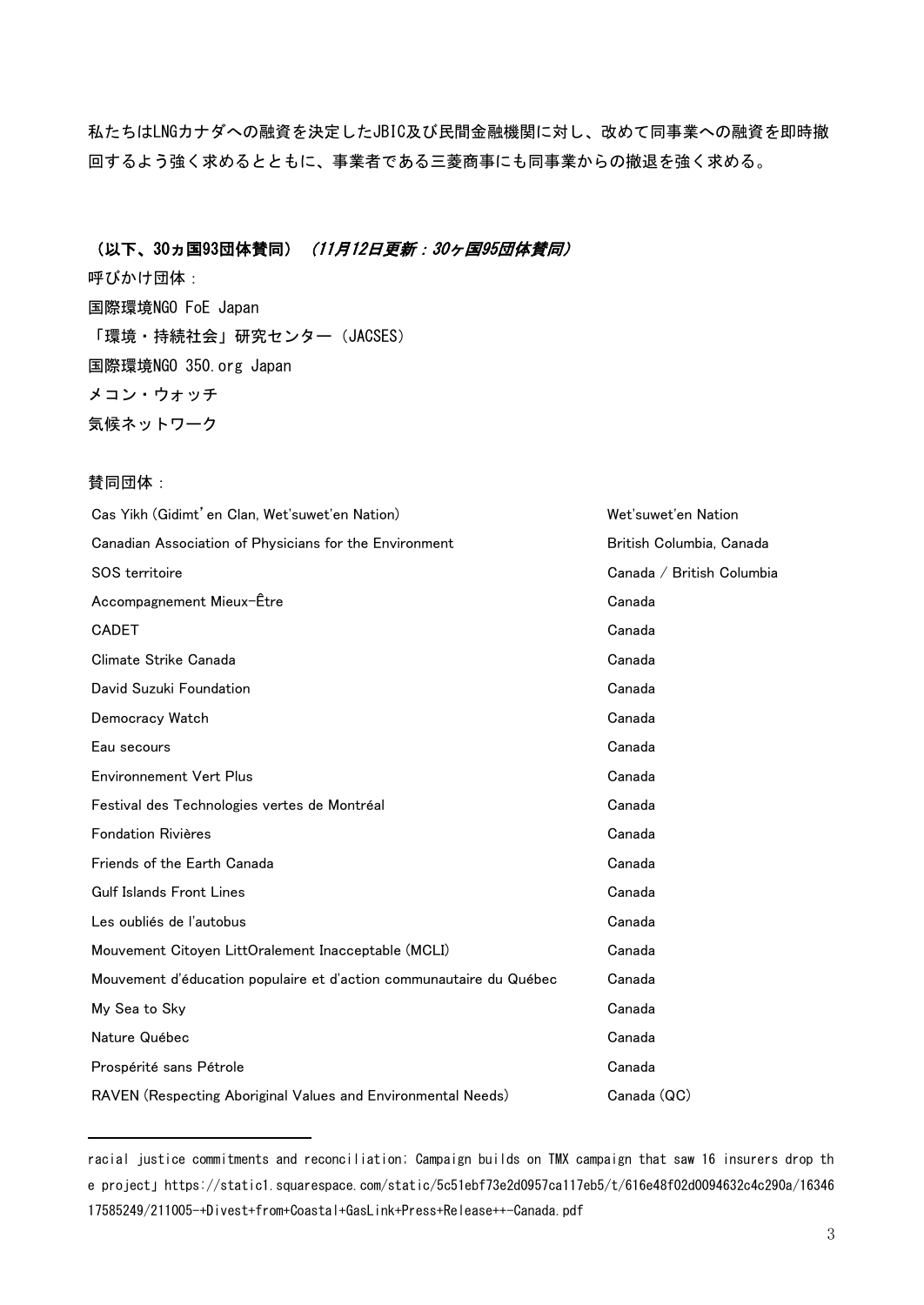| Sustainabiliteens Vancouver                             | Canada C        |
|---------------------------------------------------------|-----------------|
| The Climate Reality Project Canada                      | Canada, 0       |
| <b>Wilderness Committee</b>                             | Canada/         |
| NON à une marée noire dans le Saint-Laurent             | Québec,         |
| La CEVES                                                | Montreal,       |
| Citoyens au Courant                                     | Vaudreuil       |
| Tierra Nativa / At Argentina                            | Argentina       |
| Asian Peoples' Movement on Debt and Development (APMDD) | Asia            |
| Friends of the Earth Asia Pacific                       | Asia Paci       |
| Australian Conservation Foundation                      | Australia       |
| Friends of the Earth Australia                          | Australia       |
| Jubilee Australia                                       | Australia       |
| Bangladesh Environmental Lawyers Association            | <b>Banglade</b> |
| Amigos da Terra Brasil / Foe Brazil                     | <b>Brazil</b>   |
| <b>Fundacion Chile Sustentable</b>                      | Chile           |
| COECOCEIBA - FoE Costa Rica                             | Costa Rio       |
| NOAH - Friends of the Earth Denmark                     | Danmark         |
| Friends of the Earth Europe                             | Europe          |
| Just Finance International                              | Europe          |
| Masn ystävät ry/ Friends of the Earth Finland           | Finland         |
| Les Amis de la Terre / Friends of the Earth France      | France          |
| <b>Reclaim Finance</b>                                  | France          |
| The Greens Movement of Georgia/FoE Georgia              | Georgia         |
| GegenStroemung - INFOE e.V.                             | Germany         |
| urgewald                                                | Germany         |
| AbibiNsroma Foundation                                  | Ghana/A         |
| Alliance for Empowering Rural Communities               | Ghana           |
| Growthwatch                                             | India           |
| <b>Trend Asia</b>                                       | Indonesia       |
| <b>WALHI</b>                                            | Indonesia       |
| EarthRights International                               | Internatio      |
| Friends of the Earth International                      | Internatio      |
| International Accountability Project                    | Internatio      |
| <b>Market Forces</b>                                    | Internatio      |
| Pacific Asia Resource Center (PARC)                     | Japan           |
| Women's Democratic Club/femin                           | Japan           |
| 原子力規制を監視する市民の会                                          | Japan           |
| 市民外交センター                                                | Japan           |
| 日本国際ボランティアセンター                                          | Japan           |

Canada Québec Canada, Québec Canada/Québec Québec, Canada Montreal, Quebec, Canada Vaudreuil-Soulanges, Canada Argentina Asia Pacific Australia Bangladesh Costa Rica Germany Germany Ghana/Africa **International International** International International